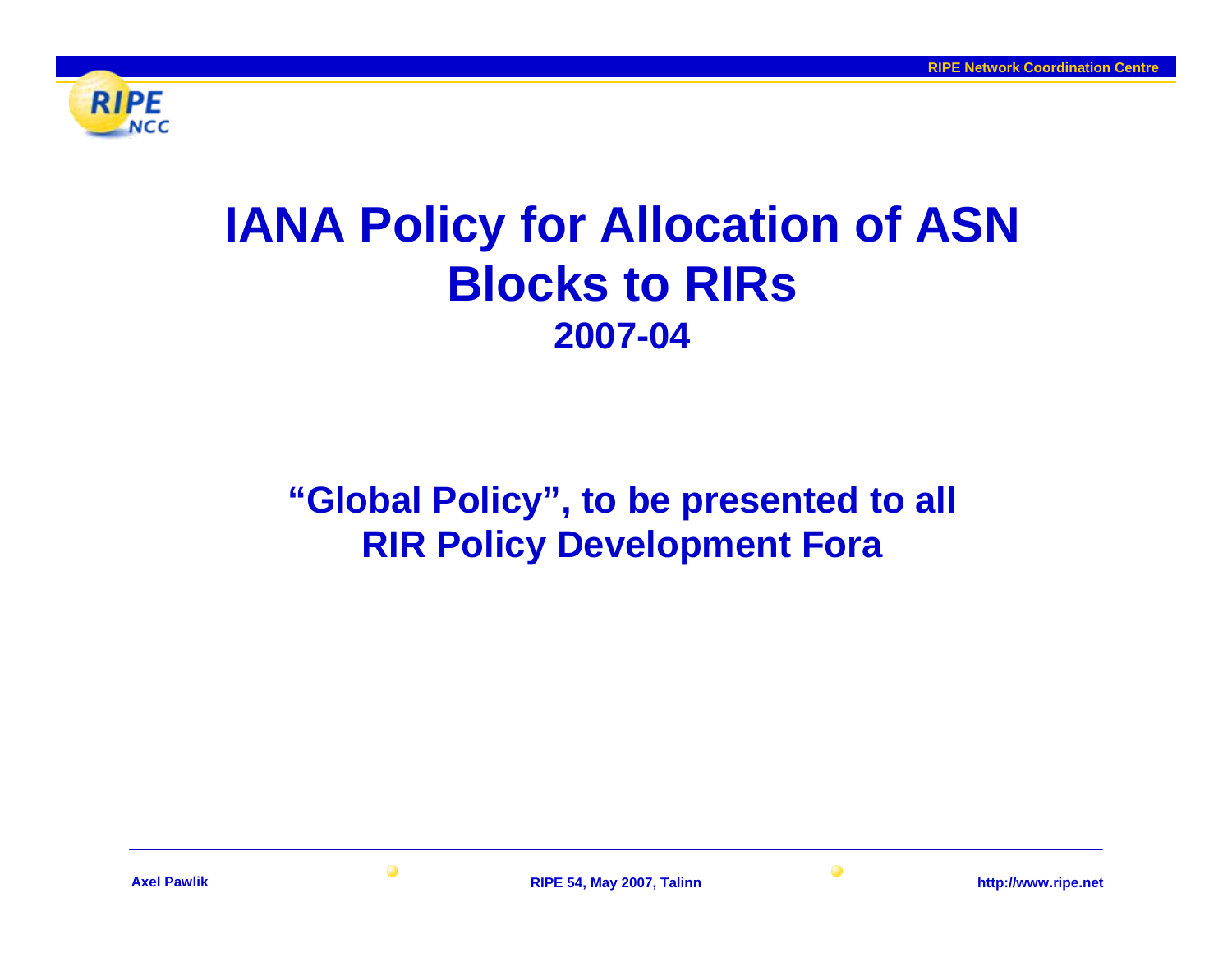

# From the NRO website:

QuickTime<sup>™</sup> and a TIFF (LZW) decompressor are needed to see this picture.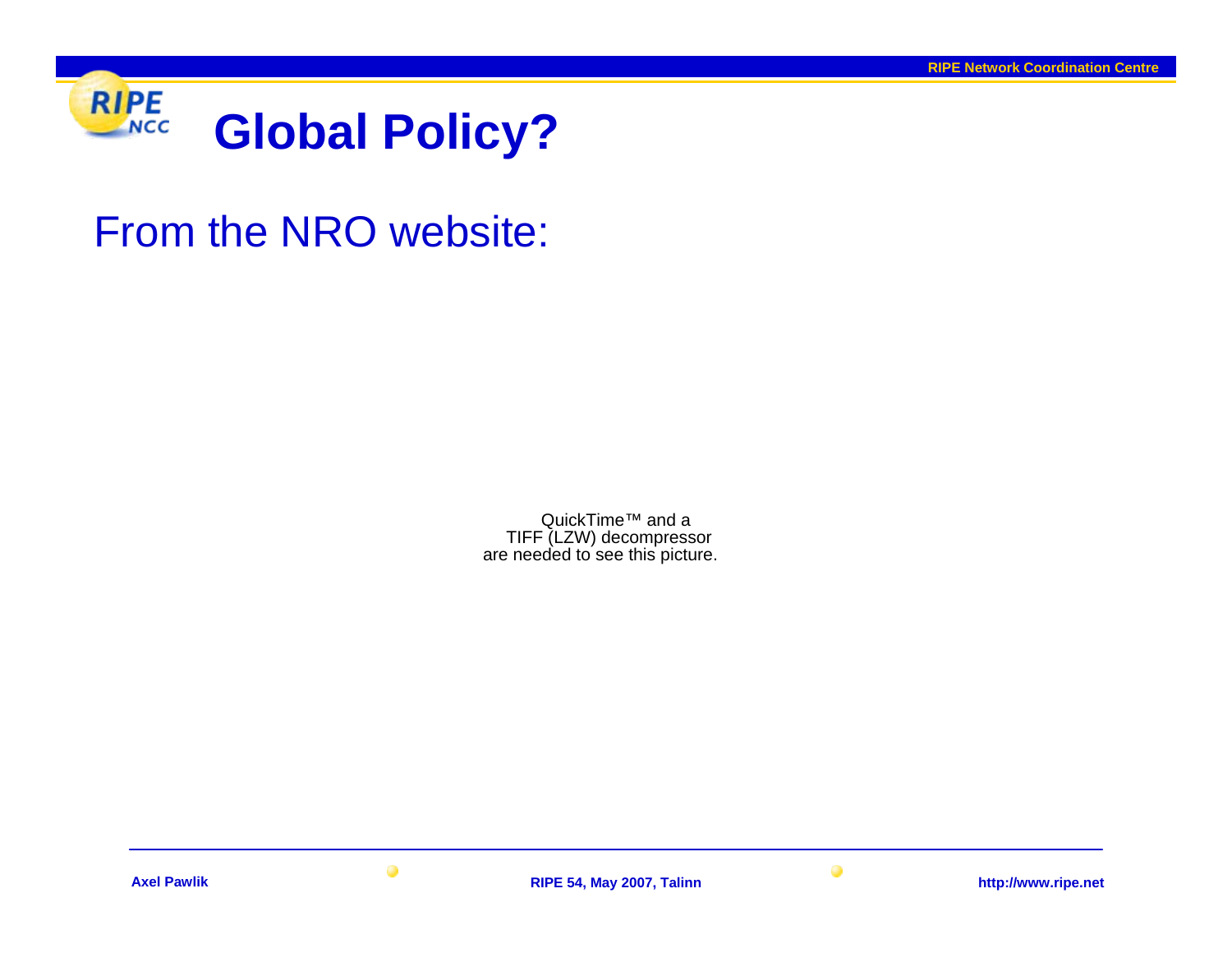### **RIPE Motivation for 2007-04** NCC

- Not a problem…
- RIRs receiving ASN blocks from IANA already
- But no documented policy
	- Global policies exist for IPv4 and IPv6 blocks
- Proposal to fill this gap for ASN blocks
- Having a global policy is in everybody's interest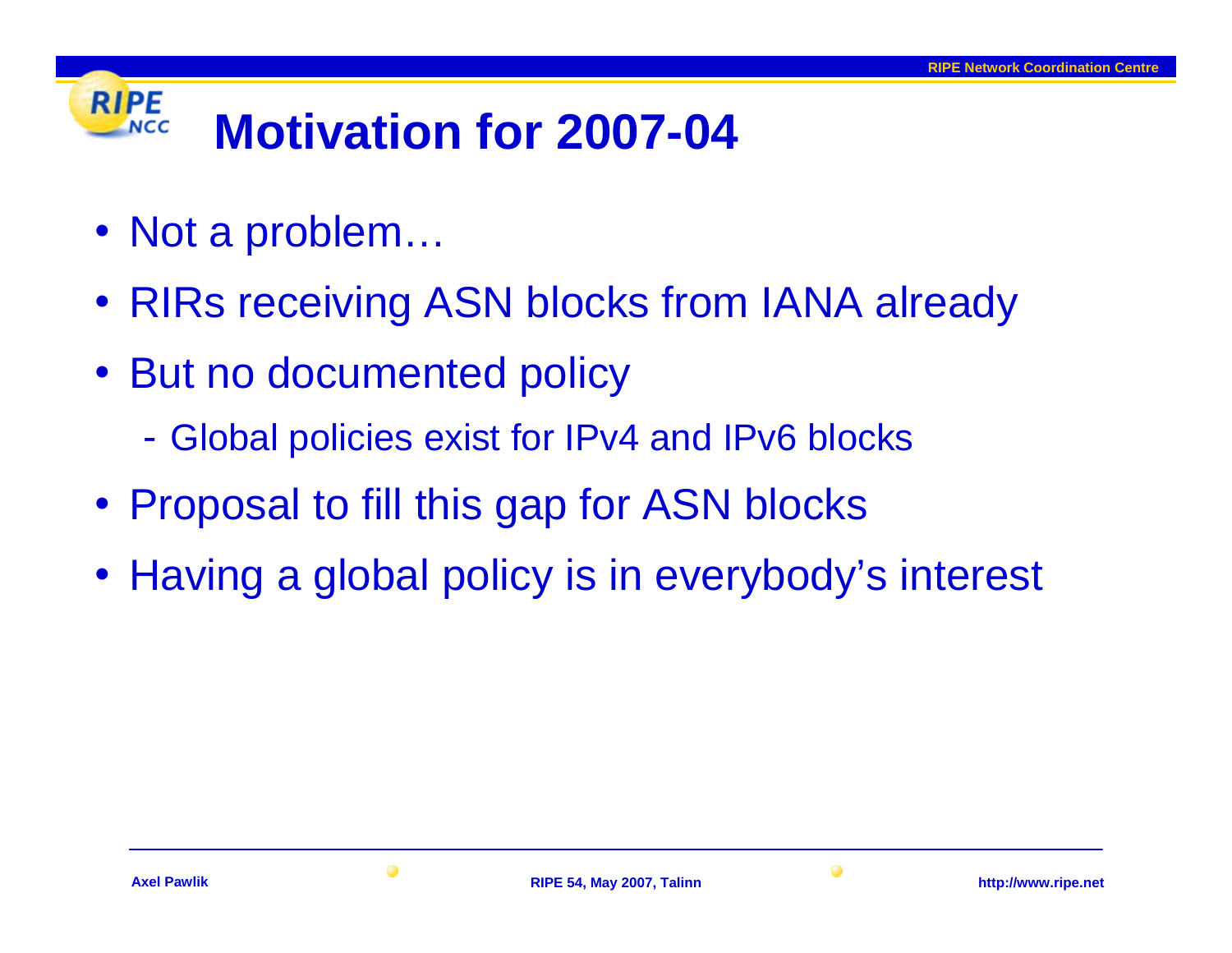#### **RIPE Proposal NCC**

- Allocations from IANA in blocks of 1024 ASNs
- The RIR receives new block(s)
	- If assigned *(or allocated)* 80% of the previously received ASN block

OR

- The number of free ASNs held by the RIR is less than two months need.
- As many ASN blocks as are needed to support the registration needs for the next 12 months
- 2-byte and 4-byte blocks are to be evaluated separately until December 2009 (see 2005-12).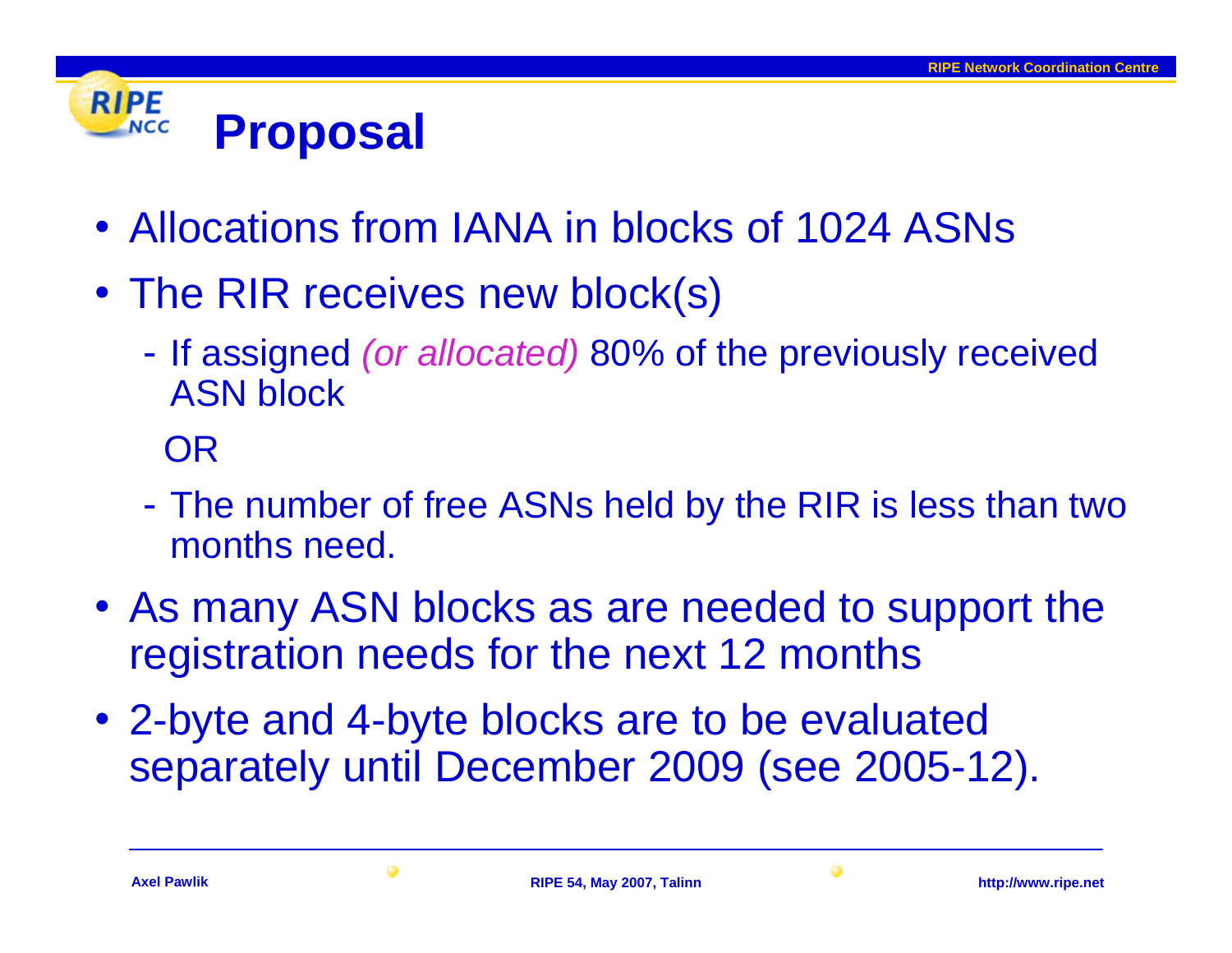### **RIPE Some stats from the RIPE NCC**

- Monthly Average (last 6 months): 180 ASNs
	- A block lasts 5.5 months
	- RIPE NCC would receive 2 ASN blocks per request
- New request when 20% (204 ASNs) left
	- RIPE NCC's last request took 1:47 to be processed by the IANA
	- -Ample buffer time for Q&A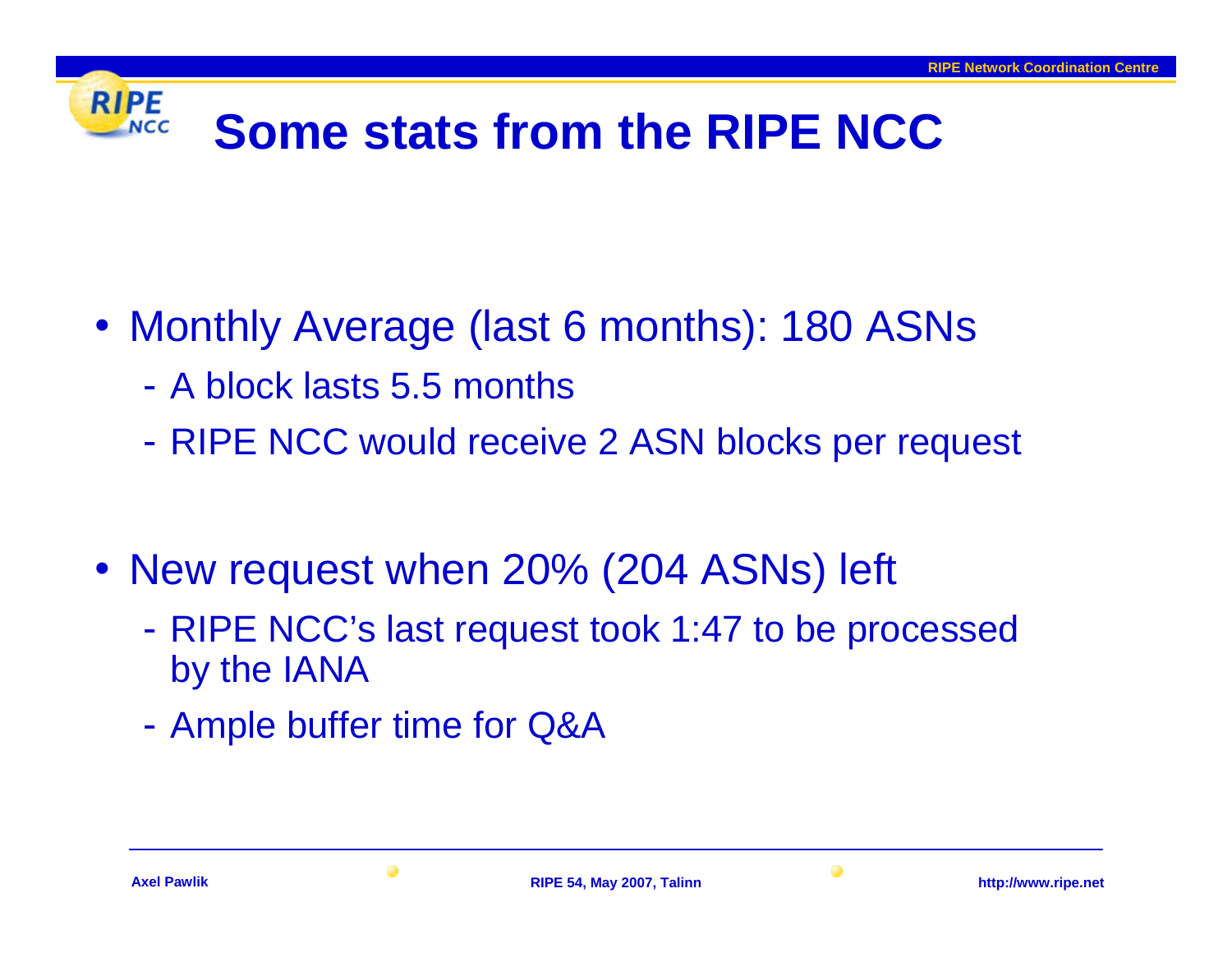### **RIPE First change to proposal NCC**

## Change…

- 3. Additional Allocations
- An RIR is eligible to receive (an) additional ASN block(s) from the IANA if one ofthe following conditions is met:
	- 1. The RIR has assigned 80 % ofthe previously received ASN block

or

[…]

## to…

- 3. Additional Allocations
- An RIR is eligible to receive (an) additional ASN block(s) from the IANA if one ofthe following conditions is met:
	- 1. The RIR has assigned or allocated 80% ofthe previously received ASN block

or

[…]

# to allow for allocation to NIRs where appropriate.